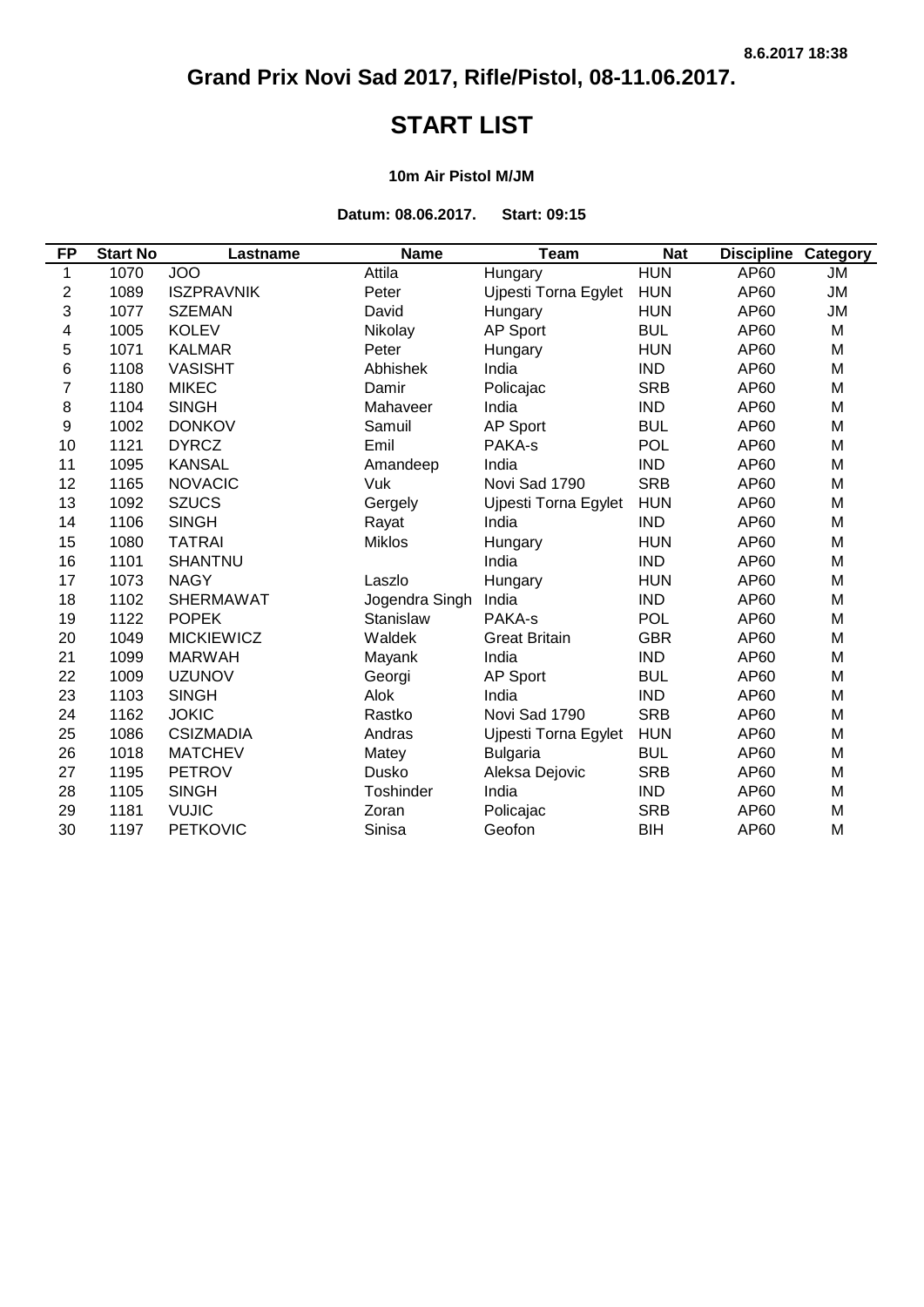# **START LIST**

**10m Air Pistol M/JM 10m Air Pistol W/JW**

**Datum: 08.06.2017. Start: 11:15**

| <b>FP</b>      | <b>Start No</b> | Lastname           | <b>Name</b>     | <b>Team</b>      | <b>Nat</b> | <b>Discipline Category</b> |           |
|----------------|-----------------|--------------------|-----------------|------------------|------------|----------------------------|-----------|
| 1              | 1094            | <b>GUPTA</b>       | Rishav          | India            | <b>IND</b> | AP60                       | JМ        |
| $\overline{2}$ | 1179            | <b>MASANOVIC</b>   | <b>Branko</b>   | Policajac        | <b>SRB</b> | AP60                       | ЛU        |
| 3              | 1038            | <b>CELIC</b>       | Leon Luka       | Osijek 1784      | <b>CRO</b> | AP60                       | JM        |
| 4              | 1079            | <b>TAMASI</b>      | Peter           | Hungary          | <b>HUN</b> | AP60                       | <b>JM</b> |
| 5              | 1149            | POPAZIVANOV        | Stefan          | Kikinda          | <b>SRB</b> | AP60                       | ЛU        |
| 6              | 1074            | <b>NAGY</b>        | Mate            | Hungary          | <b>HUN</b> | AP60                       | ЛU        |
| 7              | 1019            | <b>NEDYALKOV</b>   | Dimitar         | <b>Bulgaria</b>  | <b>BUL</b> | AP60                       | <b>JM</b> |
| $\bf 8$        | 1097            | <b>KESARI</b>      | Adarsh          | India            | <b>IND</b> | AP60                       | <b>JM</b> |
| 9              | 1021            | <b>PANOV</b>       | Nikolay         | <b>Bulgaria</b>  | <b>BUL</b> | AP60                       | <b>JM</b> |
| 10             | 1072            | <b>KLEM</b>        | <b>Barnabas</b> | Hungary          | <b>HUN</b> | AP60                       | <b>JM</b> |
| 11             | 1016            | <b>KIROV</b>       | Kiril           | <b>Bulgaria</b>  | <b>BUL</b> | AP60                       | JM        |
| 12             | 1196            | <b>KOVACEVIC</b>   | <b>Branko</b>   | Geofon           | BIH        | AP60                       | ЛU        |
| 13             |                 |                    |                 |                  |            |                            |           |
| 14             | 1003            | <b>ILIEVA</b>      | Adiel           | AP Sport         | <b>BUL</b> | AP40                       | <b>JW</b> |
| 16             | 1041            | <b>STRBAC</b>      | Marijana Matea  | Osijek 1784      | <b>CRO</b> | AP40                       | <b>JW</b> |
| 15             | 1012            | <b>BOTEVA</b>      | Monika          | <b>Bulgaria</b>  | <b>BUL</b> | AP40                       | <b>JW</b> |
| 17             | 1150            | <b>SARIC</b>       | Neda            | Kikinda          | <b>SRB</b> | AP40                       | <b>JW</b> |
| 18             | 1042            | <b>SVETINA</b>     | Josipa          | Osijek 1784      | <b>CRO</b> | AP40                       | JW        |
| 19             | 1096            | <b>KANSAL</b>      | Nandini         | India            | <b>IND</b> | AP40                       | JW        |
| 20             | 1156            | <b>ALEKSIC</b>     | Lea             | <b>NBGD Usce</b> | <b>SRB</b> | AP40                       | <b>JW</b> |
| 21             | 1011            | <b>BONEVA</b>      | Antoaneta       | <b>Bulgaria</b>  | <b>BUL</b> | AP40                       | W         |
| 22             | 1185            | <b>MILOVANOVIC</b> | Jasmina         | Smederevo        | <b>SRB</b> | AP40                       | W         |
| 23             | 1020            | <b>NENCHEVA</b>    | Lidia           | <b>Bulgaria</b>  | <b>BUL</b> | AP40                       | W         |
| 24             | 1034            | <b>SILADJEV</b>    | Marija          | Lokomotiva       | CRO        | AP40                       | W         |
| 25             | 1004            | <b>ILOVA</b>       | Rositsa         | <b>AP Sport</b>  | <b>BUL</b> | AP40                       | W         |
| 26             | 1050            | <b>LIDDON</b>      | Jess            | Scotland         | <b>GBR</b> | AP40                       | W         |
| 27             | 1065            | <b>BABICZ</b>      | Sara            | Hungary          | <b>HUN</b> | AP40                       | W         |
| 28             | 1098            | <b>MALIK</b>       | Trishla         | India            | <b>IND</b> | AP40                       | W         |
| 29             | 1168            | ZARIC              | <b>Brankica</b> | Novi Sad 1790    | <b>SRB</b> | AP40                       | W         |
| 30             | 1007            | <b>OYSOLOVA</b>    | Margarita       | <b>AP Sport</b>  | <b>BUL</b> | AP40                       | W         |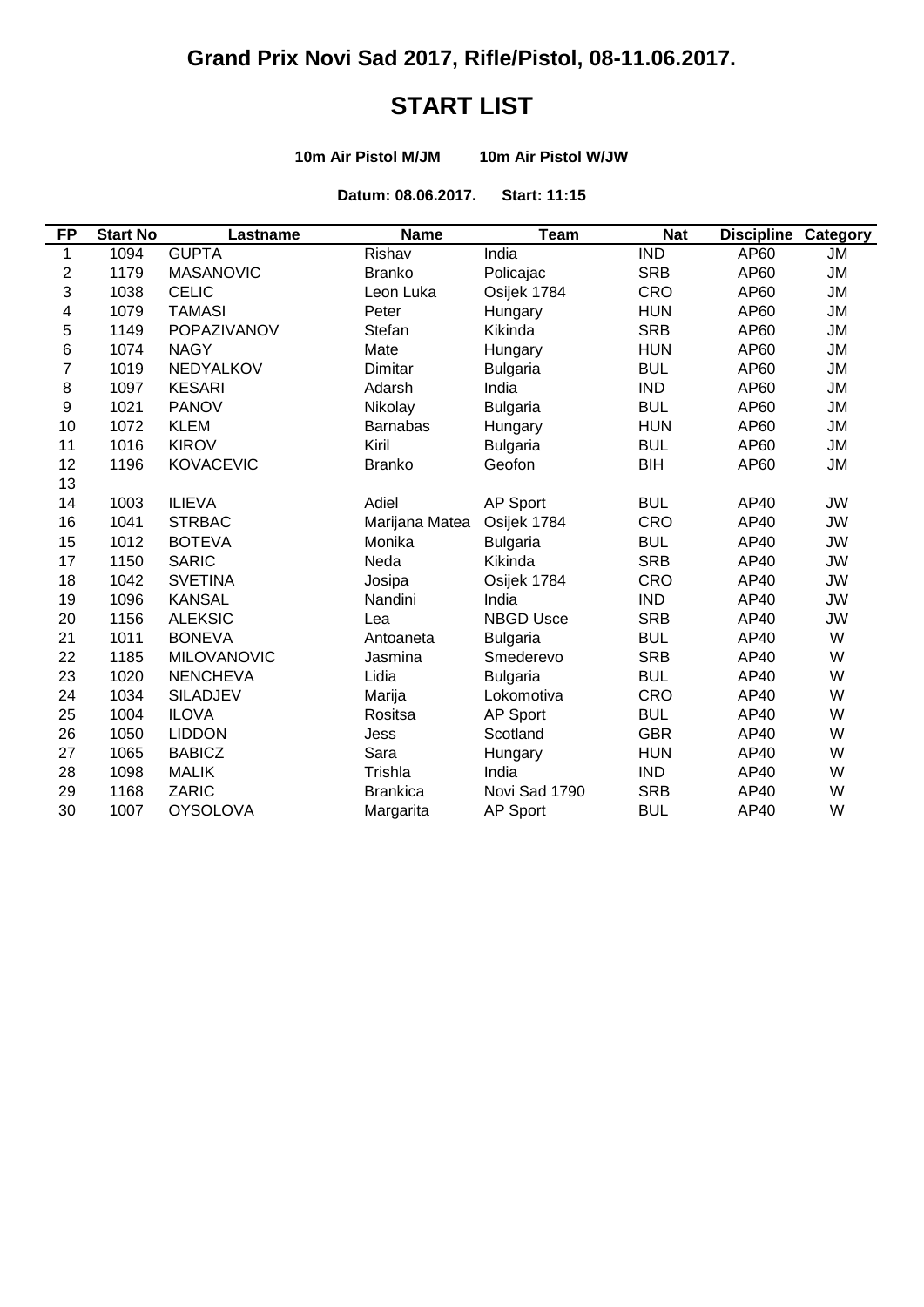# **START LIST**

#### **10m Air Rifle W/JW**

**Datum: 09.06.2017. Start: 09:15**

| FP               | <b>Start No</b> | Lastname                 | <b>Name</b>    | Team                 | <b>Nat</b> | <b>Discipline Category</b> |           |
|------------------|-----------------|--------------------------|----------------|----------------------|------------|----------------------------|-----------|
| $\overline{2}$   | 1164            | <b>MARTINOV</b>          | Lora           | Novi Sad 1790        | <b>SRB</b> | AR40                       | JW        |
| 3                | 1110            | <b>ENGLER</b>            | Tal            | Israel               | <b>ISR</b> | AR40                       | <b>JW</b> |
| 4                | 1163            | <b>KOCIC</b>             | Lara           | Novi Sad 1790        | <b>SRB</b> | AR40                       | JW        |
| 5                | 1129            | <b>RUTNIK</b>            | Spela          | I Pohorski Bataljon  | <b>SLO</b> | AR40                       | <b>JW</b> |
| $\,6$            | 1159            | <b>BANJAC</b>            | Tatjana        | Novi Sad 1790        | <b>SRB</b> | AR40                       | <b>JW</b> |
| 7                | 1093            | <b>TOMA</b>              | Dorina         | Ujpesti Torna Egylet | <b>HUN</b> | AR40                       | <b>JW</b> |
| 8                | 1139            | <b>ARMUS</b>             | Nevena         | Cika Mata            | <b>SRB</b> | AR40                       | JW        |
| $\boldsymbol{9}$ | 1128            | <b>LENARCIC</b>          | <b>Nikita</b>  | I Pohorski Bataljon  | <b>SLO</b> | AR40                       | <b>JW</b> |
| 10               | 1167            | <b>VUKASINOVIC</b>       | Sanja          | Novi Sad 1790        | <b>SRB</b> | AR40                       | JW        |
| 11               | 1031            | <b>URBAS</b>             | Amadea         | Dalmacija Cement     | <b>CRO</b> | AR40                       | <b>JW</b> |
| 12               | 1192            | <b>PAVLOVIC</b>          | Anna           | Tatra                | <b>SRB</b> | AR40                       | JW        |
| 13               | 1010            | <b>BACHVAROVA</b>        | Irena          | <b>Bulgaria</b>      | <b>BUL</b> | AR40                       | <b>JW</b> |
| 14               | 1148            | <b>MALIC</b>             | Marija         | Jedinstvo            | <b>SRB</b> | AR40                       | JW        |
| 15               | 1066            | <b>BAJOS</b>             | Gitta          | Hungary              | <b>HUN</b> | AR40                       | <b>JW</b> |
| 16               | 1177            | <b>BABIC</b>             | Milica         | Pobednik             | <b>SRB</b> | AR40                       | JW        |
| 17               | 1087            | <b>DENES</b>             | <b>Eszter</b>  | Ujpesti Torna Egylet | <b>HUN</b> | AR40                       | <b>JW</b> |
| 18               | 1146            | <b>KOLAREVIC</b>         | Marija         | Jedinstvo            | <b>SRB</b> | AR40                       | JW        |
| 19               | 1078            | SZIJJ                    | Katinka        | Hungary              | <b>HUN</b> | AR40                       | W         |
| 20               | 1141            | <b>SEBIC</b>             | Alina          | Crvena Zvezda        | <b>SRB</b> | AR40                       | W         |
| 21               | 1023            | <b>STANCHEVA</b>         | Yanina         | <b>Bulgaria</b>      | <b>BUL</b> | AR40                       | W         |
| 22               | 1191            | <b>PRODANOVIC</b>        | Bojana         | <b>Strelac</b>       | <b>SRB</b> | AR40                       | W         |
| 23               | 1026            | <b>ZVISKOVA</b>          | Tanya          | <b>Bulgaria</b>      | <b>BUL</b> | AR40                       | W         |
| 24               | 1006            | LUKANOVA                 | Petya          | AP Sport             | <b>BUL</b> | AR40                       | W         |
| 25               | 1069            | <b>HANAK</b>             | Gabriella      | Hungary              | <b>HUN</b> | AR40                       | W         |
| 26               | 1115            | <b>CHIAVA</b>            | Maria          | Italy                | <b>ITA</b> | AR40                       | W         |
| 27               | 1190            | <b>MIKOVIC MUCIBABIC</b> | Gordana        | <b>Strelac</b>       | <b>SRB</b> | AR40                       | W         |
| 28               | 1116            | <b>GAMBARO</b>           | <b>Barbara</b> | Italy                | <b>ITA</b> | AR40                       | W         |
| 29               | 1024            | <b>TANEVA</b>            | Neli           | <b>Bulgaria</b>      | <b>BUL</b> | AR40                       | W         |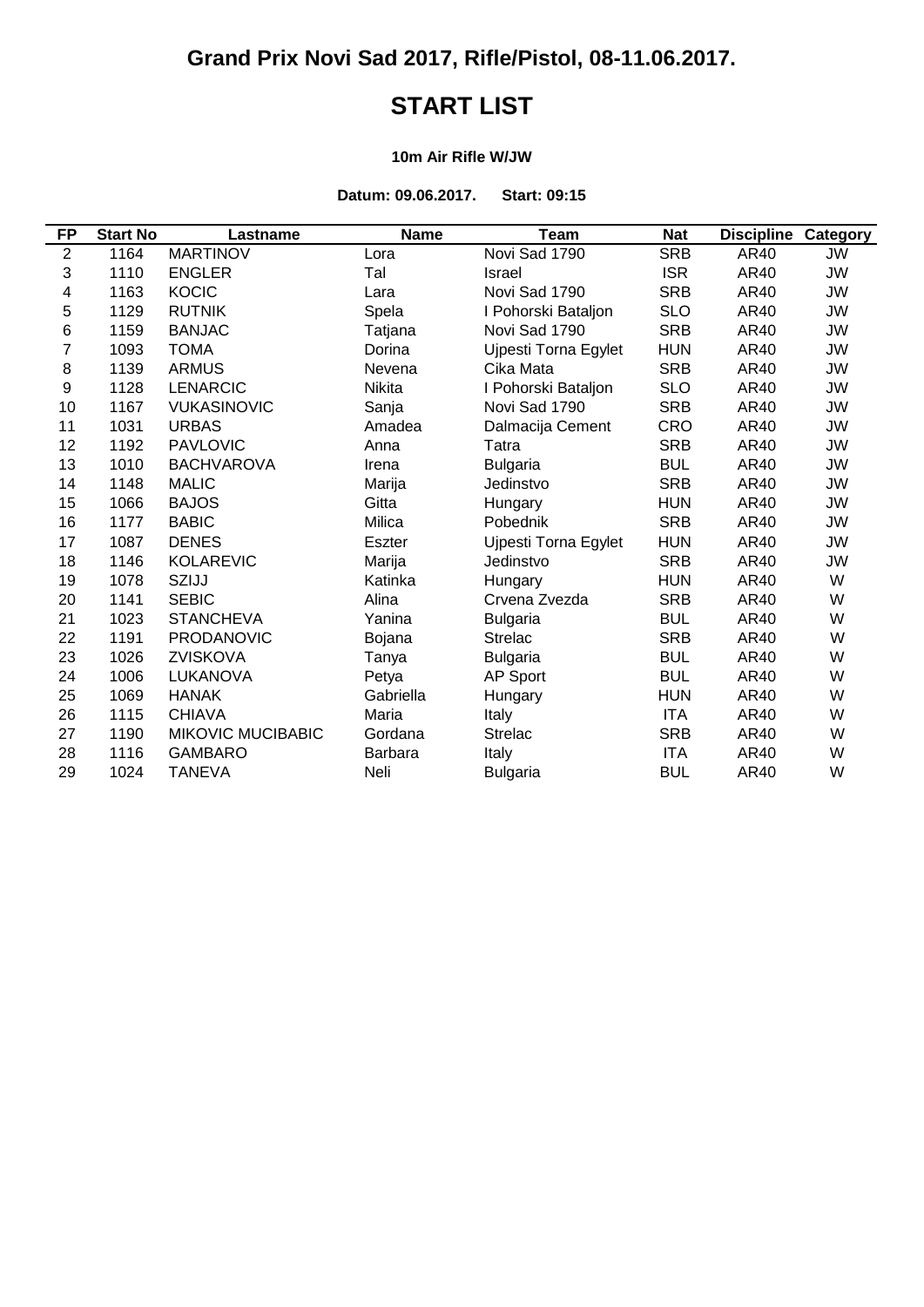# **START LIST**

**10m Air Rifle W/JW 10m Air Rifle M**

**Datum: 09.06.2017. Start: 10:45**

| <b>FP</b>  | <b>Start No</b> | Lastname            | <b>Name</b>  | <b>Team</b>     | <b>Nat</b> | <b>Discipline</b> | Category  |
|------------|-----------------|---------------------|--------------|-----------------|------------|-------------------|-----------|
| $\sqrt{2}$ | 1051            | <b>HORVATH</b>      | Zoe          | Comarom         | <b>HUN</b> | AR40              | JW        |
| 3          | 1142            | <b>LJUBOJA</b>      | Jovana       | D.J. Skepo      | <b>SRB</b> | AR40              | JW        |
| 4          | 1083            | <b>LEVAI</b>        | Krisztina    | <b>TIG DSE</b>  | <b>HUN</b> | AR40              | JW        |
| 5          | 1130            | <b>FEVZER</b>       | Katarina     | Slovenia        | <b>SLO</b> | AR40              | JW        |
| 6          | 1052            | <b>HORVATH</b>      | Lea          | Comarom         | <b>HUN</b> | AR40              | JW        |
| 7          | 1143            | <b>PONJAVIC</b>     | Emilija      | D.J. Skepo      | <b>SRB</b> | AR40              | JW        |
| $\,8\,$    | 1054            | <b>KISS</b>         | Petra        | Comarom         | <b>HUN</b> | AR40              | JW        |
| $9\,$      | 1144            | <b>RADULOVIC</b>    | Anastasija   | D.J. Skepo      | <b>SRB</b> | AR40              | JW        |
| 10         | 1058            | <b>BANKI</b>        | Dora         | <b>HUN-BHSE</b> | <b>HUN</b> | AR40              | JW        |
| 11         | 1131            | <b>HRASOVEC</b>     | Urska        | Slovenia        | <b>SLO</b> | AR40              | JW        |
| 12         | 1084            | LOVASZ              | Dorina       | <b>TIG DSE</b>  | <b>HUN</b> | AR40              | JW        |
| 13         | 1134            | <b>LAZAR</b>        | Lia          | Slovenia        | <b>SLO</b> | AR40              | JW        |
| 14         | 1085            | <b>MESZAROS</b>     | Eszter       | <b>TIG DSE</b>  | <b>HUN</b> | AR40              | JW        |
| 15         | 1182            | ZAVISIC             | Marija       | Policajac       | <b>SRB</b> | AR40              | <b>JW</b> |
| 16         | 1132            | <b>JEROVSEK</b>     | Klavdija     | Slovenia        | <b>SLO</b> | AR40              | W         |
| 17         | 1062            | <b>SEFFER</b>       | Kata         | HUN-BHSE        | <b>HUN</b> | AR40              | W         |
| 18         | 1136            | <b>PETERSON</b>     | Samantha Lee | <b>USA</b>      | <b>USA</b> | AR40              | W         |
| 19         | 1137            | ANDJUSIC MAKSIMOVIC | Ivana        | Ak. Maksimovic  | <b>SRB</b> | AR40              | W         |
| 20         | 1123            | <b>ANTUNES</b>      | Sara         | <b>GCP</b>      | <b>PRT</b> | AR40              | W         |
| 21         | 1033            | <b>PEJCIC</b>       | Snjezana     | Lokomotiva      | <b>CRO</b> | AR40              | W         |
| 22         | 1055            | LAZAR               | Antonia      | Comarom         | <b>HUN</b> | AR40              | W         |
| 23         | 1119            | <b>ZIVIANI</b>      | Martina      | Italy           | <b>ITA</b> | AR40              | W         |
| 24         | 1060            | <b>FEJES</b>        | Zsuzsanna    | <b>HUN-BHSE</b> | <b>HUN</b> | AR40              | W         |
| 25         | 1117            | <b>SENA</b>         | Sabrina      | Italy           | <b>ITA</b> | AR40              | W         |
| 26         | 1067            | <b>BIATOVSZKI</b>   | Mira         | Hungary         | <b>HUN</b> | AR40              | W         |
| 27         | 1188            | <b>GOJKOVIC</b>     | Mihajlo      | <b>Strelac</b>  | <b>SRB</b> | AR60              | M         |
| 28         | 1161            | <b>JANJIC</b>       | Djordje      | Novi Sad 1790   | <b>SRB</b> | AR60              | M         |
| 29         | 1189            | <b>KOSTIC</b>       | Filip        | <b>Strelac</b>  | <b>SRB</b> | AR60              | M         |
| 30         |                 |                     |              |                 |            |                   |           |